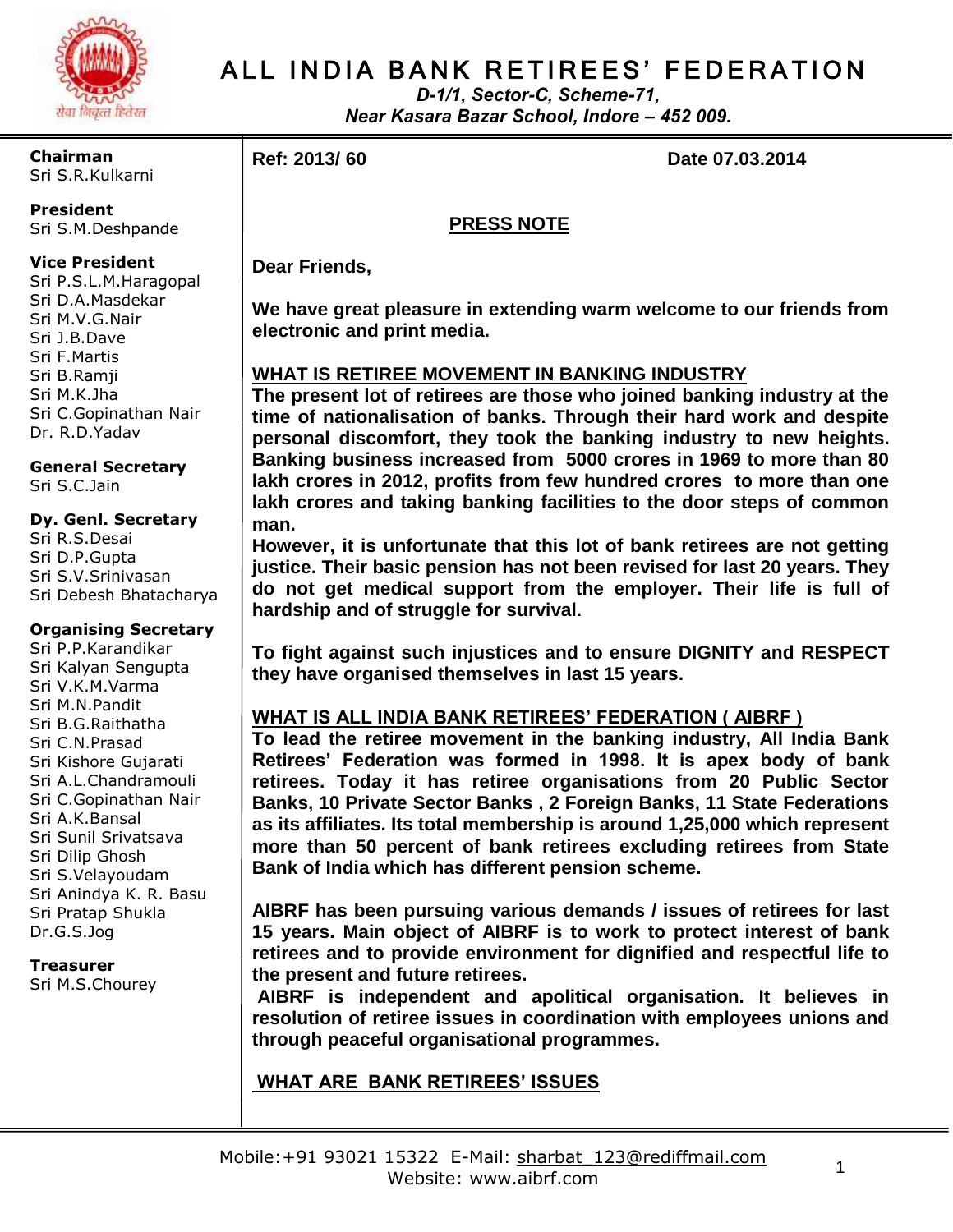

**Chairman** Sri S.R.Kulkarni

**President** Sri S.M.Deshpande

#### **Vice President**

Sri P.S.L.M.Haragopal Sri D.A.Masdekar Sri M.V.G.Nair Sri J.B.Dave Sri F.Martis Sri B.Ramji Sri M.K.Jha Sri C.Gopinathan Nair Dr. R.D.Yadav

**General Secretary** Sri S.C.Jain

#### **Dy. Genl. Secretary**

Sri R.S.Desai Sri D.P.Gupta Sri S.V.Srinivasan Sri Debesh Bhatacharya

#### **Organising Secretary**

Sri P.P.Karandikar Sri Kalyan Sengupta Sri V.K.M.Varma Sri M.N.Pandit Sri B.G.Raithatha Sri C.N.Prasad Sri Kishore Gujarati Sri A.L.Chandramouli Sri C.Gopinathan Nair Sri A.K.Bansal Sri Sunil Srivatsava Sri Dilip Ghosh Sri S.Velayoudam Sri Anindya K. R. Basu Sri Pratap Shukla Dr.G.S.Jog

**Treasurer** Sri M.S.Chourey

# ALL INDIA BANK RETIREES' FEDERATION

*D-1/1, Sector-C, Scheme-71, Near Kasara Bazar School, Indore – 452 009.*

**Basically bank retirees want respect and dignity so they can lead retired life with honour. They want that their basic pension should be revised periodically as and when pay and allowances of employees are increased. We want that basic pension of bank retirees should be revised on the formula of 6th Pay Commission. Finance Minister during his budget speech in Lok Sabha on 17-02-2014 has announced of acceptance of principle of ONE RANK, ONE PENSION for Defence Personnel. We also demand that the same principle should be made applicable for the bank retirees.** 

**We want uniform medical scheme for retirees in the banking industry.**

**Our demands which we want should be settled in the on-going wage settlement can be summarised as under**

**(1) Revision of Basic Pay of past retirees on the lines of 6th Pay Commission.**

- **(2) Uniform DA for all retirees**
- **(3) Uniform Medical Scheme for retirees**
- **(4) Pension option to leftover retirees**
- **(5) Improvement in Family Pension on the lines of RBI**
- **(6) IBA/Government must consult retirees on their issues**

**(7) Pension Issues of Foreign/ Pvt. Banks retirees should be resolved in 10th settlement.**

**(8) Representation of retirees in Pension/ Welfare funds**

# **DHARNA OF 7TH MARCH AT JANTAR MANTAR**

**To protest against indifferent and humiliating attitude of IBA/ Government, large number of bank retirees coming from all parts of the country will sit on DHARNA at Jantar Mantar on 7th March, 2014. We expect participation of more than 5000 retirees.**

**The programme will be addressed by many prominent Union / Political leaders. The house will discuss the retirees' issues and adopt**